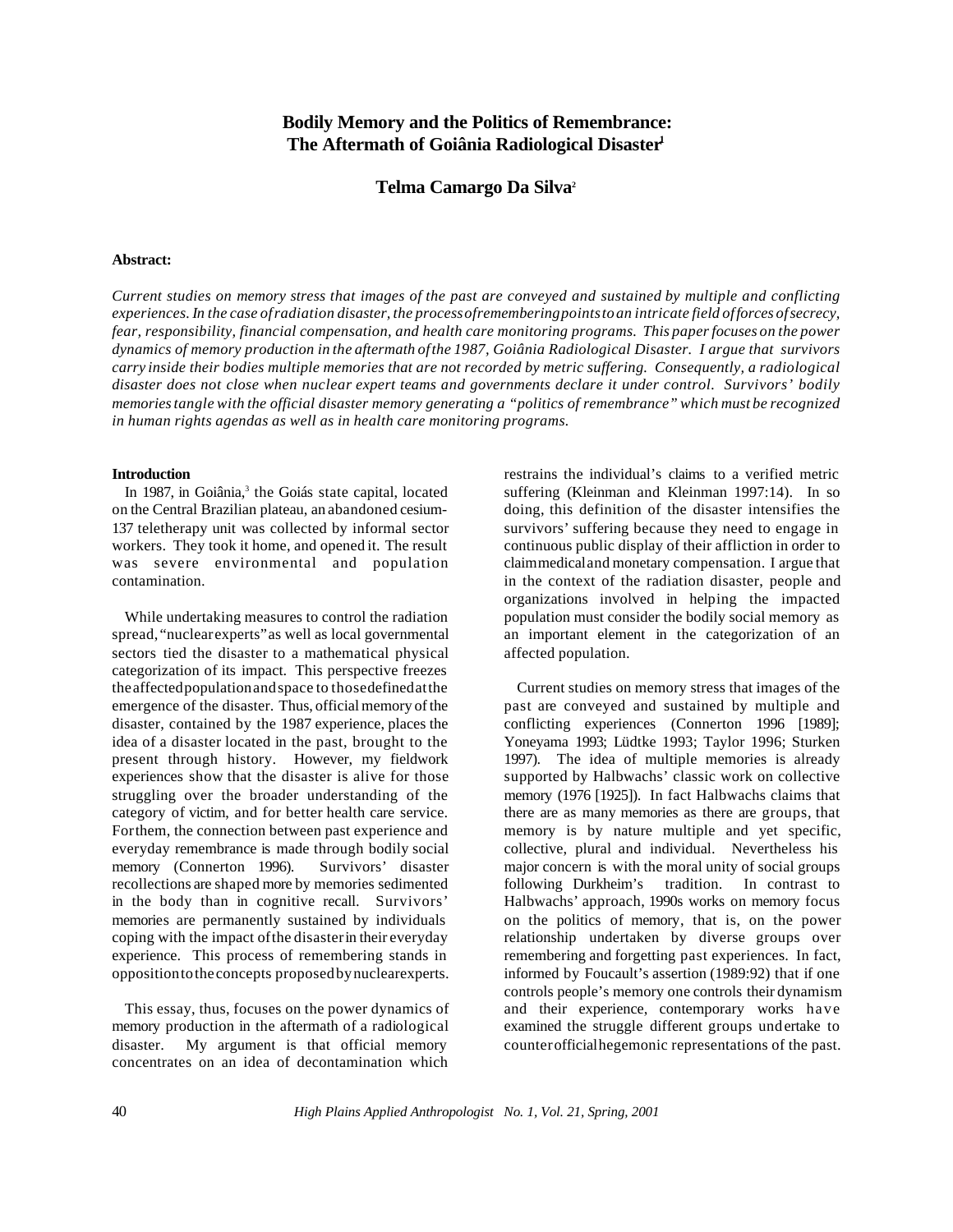In the case of catastrophic events, the process of remembering points to an intricated field of forces related to responsibility, financial compensation, and health care. The production of disaster knowledge arises as a confrontation between official memory, sustained by governmental representation, and subjugated knowledges<sup>4</sup> experienced by survivors' memories. Experiences of suffering inscribed and incorporated in individuals' bodies constitute bodily memories which resist official memory enclosement. Some works have emphasized that survivors' disaster memories resist the closure of the past in terms of official knowledge, as in the case of Hiroshima (Yoneyama 1993); the Vietnam War, the AIDS epidemic (Sturken 1997); and Nazism in Germany (Lüdtke 1993). The distinctive presence of survivors in distress challenges official controlled accounts ofpast experiences. Survivors' bodily memories set up the scenario for the power dynamics of memory production and display disasters effects beyond the limits established by the experts.

## **The Context of the Goiânia Disaster and the Construction of Official Memory**

Official reconstitution of the disaster and legal documents situate the origin of the disaster two years earlier than the teletherapy unit was collected by scavangers. In Goiânia, around the end of 1985, the owners of a private radiotherapy institute – Instituto Goiano de Radioterapia (IGR) moved the institute to newpremises taking with it a cobalt-60 teletherapy and leaving behind a cesium-137 therapy unit.According to nuclear experts, IGR's proprietors did not notify the licensing authority, the Comissão Nacional de Energia Nuclear (CNEN), Brazil's national nuclear energy commission, about the remains of this unit (IAEA 1988: 1).

As time passed, complex elements increased the gravityofthis sourceof an abandoned radioactivityunit and revealed the precariousness and inability of local institutions to handle radioactive material. In 1987 the old building where the teletherapy unit had been left was partly demolished without any kind of surveillance. CNEN, responsible for monitoring all radioactive material in Brazilian territory, had no control over the actual condition of the teletherapy and radiography sources. Simultaneously, with the Brazilian economic crisis of the 1980s, unemployment increased and individuals depending on the informal sector augmented. One of these was the "catador de papel," an individualwho used handmade metaland cardboard strollers to collect papers and scrap metals to sell to

junkyard owners, who then sold the material to recycling industries. Two of these scrap collectors entered the abandoned clinic, took a part of the teletherapy unit to their homes and opened it at a house on 57th Street, in downtown Goiânia, turning the area into a majorfocus ofradiation. They subsequently sold the material to a scrap dealer who became fascinated with the blue glow that emanated from the unit at night.

Members of the scrap dealer's family and social network were then invited to come to his house, to see and touch the powder. Among those individuals some began to carry the physical and visible inscription of radiation on their bodies because they had, in different ways,had physicalcontact with the cesium-137 source. The skin burns they suffered were the result of various activities: opening the teletherapy unit, holding a radioactive piece, or putting it on their bodies. For some it looked like carnival glitter and they rubbed their bodies with it. One man drew a cross on his chest, because maybe it had a magical power. Many took portions of the cesium-137 to their homes and stored it in their kitchens and bedrooms. Some ate meals with their hands contaminated with cesium. These people continued to go to work, to school, to take collective transportation, and to carry on regular life without knowing that they were carrying radioactive materialon and inside their bodies. In this way some individuals became irradiated, without knowing that they were in contact with radiation.

According to the official reconstruction of the events, the authorities discovered the disaster only 13 days after the beginning of the radiation dissemination (IAEA 1988a; IAEA 1988b; Fundação Leide das Neves Ferreira 1990a; 1990b). Particular features of the Goiânia radiological disaster made it "the worst radiation accidentintheWestern Hemisphere" (Roberts 1987: 238). The literature points to several elements contributing to that characterization: a) the delay between the event and its official perception and recognition; b) the fact that the major focus of the disaster area (Sector Aeroporto) was in a densely populated section of the city; c) the way that people used the cesium in their daily lives; d) the lack of an emergency plan for radiological disasters; e) the physical characteristic of the cesium used in this teletherapy<sup>5</sup> and; f) the weather pattern in central Brazil in September with abundant rain, high temperatures, and winds, which contributed to the dispersion of radioactivity.

Several Brazilian and international specialists<sup>6</sup> worked in the first phase under the direction of CNEN.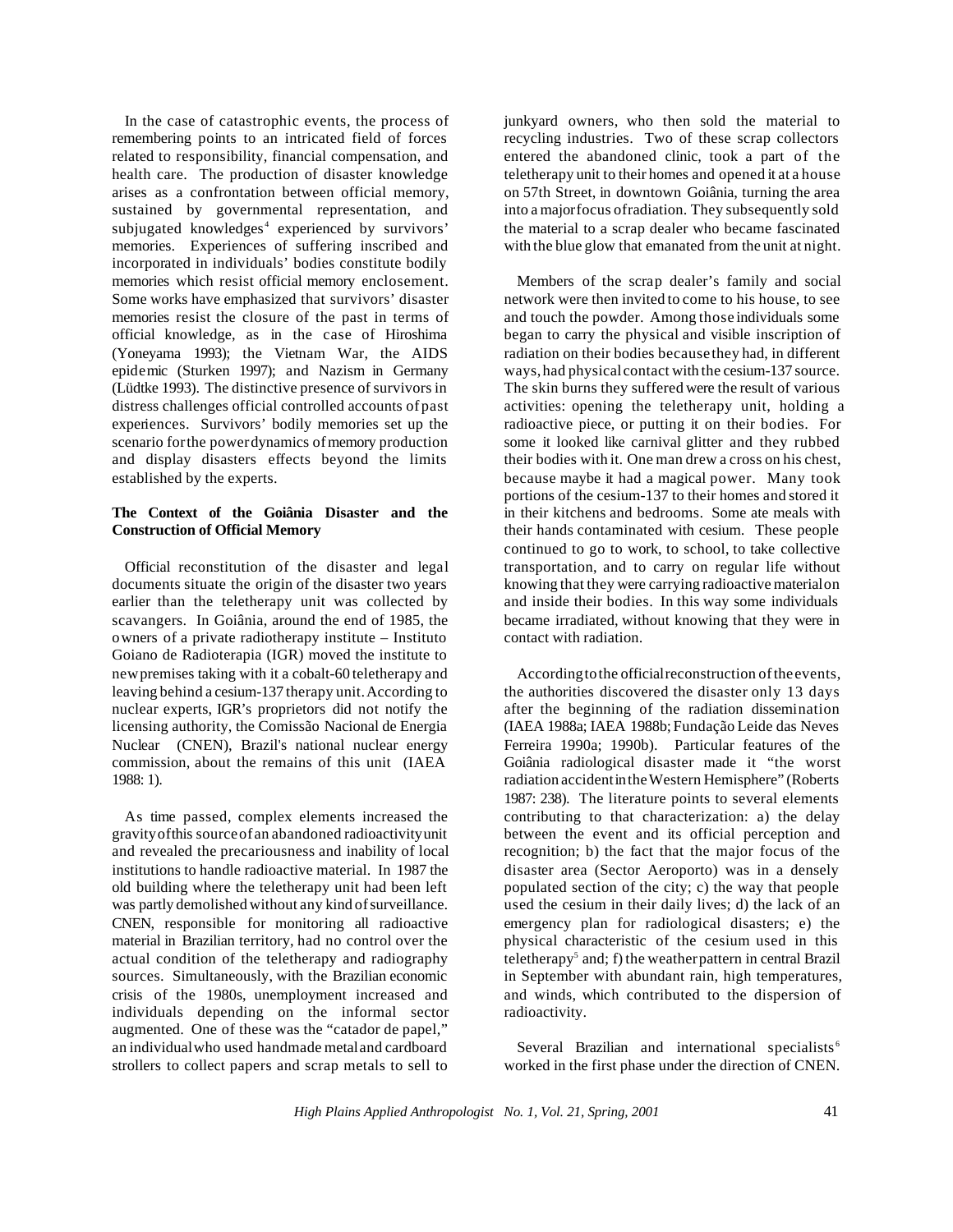At that time, the radiation patients were defined by their relationship with the first identified individuals involved in the break-in of the teletherapy unit. The specialists identified 249 individuals who were considered "contaminated,"as contaminatedas was the environment around them. This group was divided according to their level of contamination: some had "only" shoes and clothes contaminated by the cesium-137, while 129 persons had internal and external contamination (Fundação Leide das Neves Ferreira 1990a: 21). Remedial action focused on finding the contaminated individuals, isolating them, and undertaking the procedures involving the physical decontamination of their bodies. Individuals were isolated, secluded, and submitted to what the radiation specialists called "the decorporation of cesium" by using "Prussian Blue." To be rescued for"social life," thosewith more contaminated bodies were measured in different ways. Samples of blood, urine, and feces were obtained daily to assess the level of internal contamination. A whole body counter was constructed to determine the total levels of each individual. A detailedprocessofdecontaminationwas undertaken,as described in the International Atomic Energy Agency (IAEA) report:

Contaminated clothing was removed and all (individuals) were decontaminated by taking several baths with soap and water (IAEA 1988: 42).

Skin decontamination was performed on all patients using mild soap and water, acetic acid and titanium dioxide. Decontamination was only partially successfulsincesweatingresulted in recontamination of the skin from internally deposited cesium-137 (IAEA 1988: 43).

Decontamination of the patients' skin and dealing with desquamation from radiation injuries and contaminated excreta posed major problems of care. Daily haematological and medical examinations, good nursing care and bioassay of blood cultures contributed to the early detection and therapy of local systemic infections (IAEA 1988: 2).

According to CNEN, the process of "decontamination was undoubtedly the most resource intensive (sic) element in the res ponse to the disaster" (IAEA 1988: 80). By the middle of 1988, CNEN decontamination work ended and other activities were initiated, such as the monitoring of the provisory storage site and research activities. According to a CNEN director, who was strongly engaged in the Goiânia emergency phase, the institution thus acquired a great deal of experience and developed important knowledge about the effects of Cesium-137 on the environment and on human bodies. By 1996, the Goiânia post-disaster was no longer a major research topic at CNEN. The same professional told me that they nowhave answers for all the issues they were concerned with. The idea of "everythingis undercontrol" and"disasters happenbut the radioactivity can be controlled" is the framework of the dis courses and interventions of these nuclear professionals in the aftermath of the Goiânia disaster.

Initially, the CNEN institution controlled spaces and bodies in the process of decontamination. Later, decontaminated bodies were transferred to Fundação Leide das Neves Ferreira - FUNLEIDE<sup>7</sup> for health monitoring programs. These institutions, based on their expertise and experiences with the Goiânia radiological disaster, established a scientific body of knowledge related to the disaster. Professionals from these institutions produced a large number of works concerning the Goiânia disaster. They published articles, participated in various international conferences,carried out academic research formaster's and Ph.D degrees, and informed students since some professionals work also as professors in Brazilian universities. Over the years, this body of expert knowledgebegan todomesticatethedisasterexperience just as the experts had domesticated the contaminated spaces and bodies. The writing by nuclear experts became the official memory of the disaster. Thus, mathematical measurements of the disaster define mainstream knowledge. This paradigm contains individuals' suffering to verified measures of radiation exposure and confines persons' distress within the boundaries of proved experience with the radiation source in terms of time and distance.

# **Subjugated Knowledges: Survivors' Bodily Memory**

The survivor is one who remembers. ...survivors embody memory, their bodies the texts of memory, their voices its textures. They stand at the juncture of memory and history, tugging bytheirvery presenceat the boundaries of each (Sturken 1997: 254).

Radiation disaster patients carry with them the uncertainity over their own future and that of their children. Radiation exposure affects individuals' cells and radiation-induced aberrations could result from either direct exposure orthe effects of this exposure on their children and grandchildren. The need for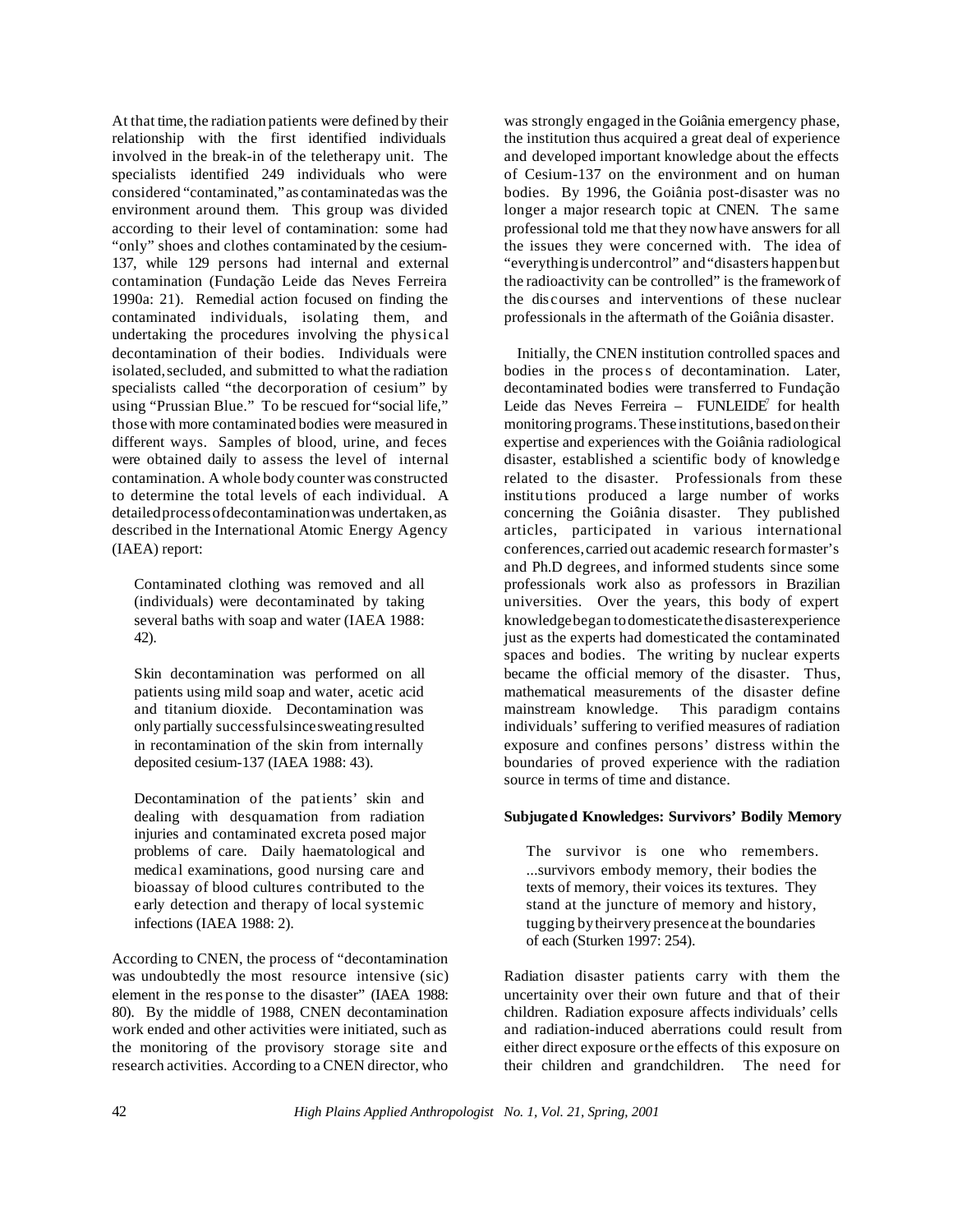continuous health monitoring care has turned radiation disaster survivors into bearers of chronic illness. The impact of radiation on individuals forces them to struggle over the recognition of their claimed pains. The continuing face of death, fear of cancer, unstable health care, inadequate financialcompensation,and the effect of stigma are not contained in nuclear experts' mathematical definitions or in the statement that "everything is undercontrol." Thus, from time to time, painful narratives emerge as local media acquaint the public with the continued presence of the disaster as well as disrupting effects of hegemonic knowledge.

Because the Goiânia disaster occurred outside a nuclear plant – in an open space in a middle range city – and because its acknowledgment took at least fifteen days to be made, an accurate mapping of people, places, and professionals exposed to radiation doses is impossible. Official accounts ofwhat happened during thosefifteen days was made by collectingthenarratives provided by the major actors involved in the breaking down of the teletherapy unit. The sensitivity and confusion experienced by those recollecting the event – those impacted by the event and the subsequent decontamination process – resemble alter "first moment" versions. Also, along with diverse nuclear experts teams facing the immediate disaster, a number of other professionals were present; for instance, ambulance drivers, police officers, journalists, garbage workers, and so on. As time passed, some of those professionals became aware of having been working in or living in a contaminated area. Fear of having been contaminated, and the quest for the meaning of this strange illness, began to emerge. One of these claims arose in 1997 when the Brazilian media reported that policemen had declared the Goiânia disaster as the cause of their perceived illness. Like radiation disaster patients, the policemen's narratives confront nuclear experts' memories with the memories inscribed in their bodies. Thus, in the following sections I will examine some aspects of the struggle over disaster knowledge and raise questions about the consequence for the survivors in health care monitoring programs.

# **"Radiation Disaster Patients:" Struggling for Legitimizing Painful Experiences**

In 1988, the Goiás State Government established the above-mentioned Fundação Leide das Neves Ferreira with two major objectives that mixed assistance and scientific research: 1) to give direct and permanent assistance to officially recognized disaster victims by providing health care, pension, economic compensation, housing, and basic food; and 2) to

promote research on the effects of radioactivity. The foundation design was a response to two different political contexts: 1) a response to the pressures of the 57th Street inhabitants, where the teletherapy unit was broken; and 2) a privileged opportunity for the state of Goiás to produce "scientific knowledge," and gain nationaland internationalprestige(Fundação Leide das Neves Ferreira 1989).

To carry out its actions, the Foundation began by categorizing the individuals affected by the disaster. Thus, in addition to the 1987 nuclear experts' designation of 249 "contaminated" individuals, FUNLEIDEaddedanothergroup totalling nine hundred and fourpeople. Based on the standards adopted by the International Atomic Energy Agency (IAEA) and on the suggestion made through protocol conducted for this institution by Dr.Alexandre de Oliveira (Fundação Leide das Neves Ferreira 1988) the patients who needed to receive clinicalobservation were classified in four groups. The parameters used consisted of the individuals'levelofradiation,professionalcontact with affected people, and domicile in the neighborhood affected by the disaster.

Although FUNLEIDE increased the number of "contaminated" individuals this was not followed by effective measures providing medical care. My fieldwork observations and interviews revealed that medical health care and medical follow-up were never provided to the people defined in FUNLEIDE's four groups. The only people to receive medical support were those fitting the criterion defined by nuclear experts team, that is FUNLEIDE Groups I and II.

With the passing ofyears,theassistance provided by FUNLEIDE has decreased as its design has been changed; the institution has cut down research in progress and limited its areas of activities. The Foundation faced a structural crisis due to internal conflicts (Neto 1994) which was exacerbated when many professionals resigned.<sup>8</sup> These experts had acquired a great dealof experience with the disasterand could not easily be replaced. However, the major issue here is the way that political and economic factors interfere with the health care ofthe population affected by the disaster. Since its inception, the Foundation's board of directors was chosen according to strictly political party criteria. That is, each time the head of the state government changes (every four years) the newly elected governor replaces the Foundation president. Consequently, the Foundation project never advances and the board lacks experience with the disaster itself and related iss ues; structural friction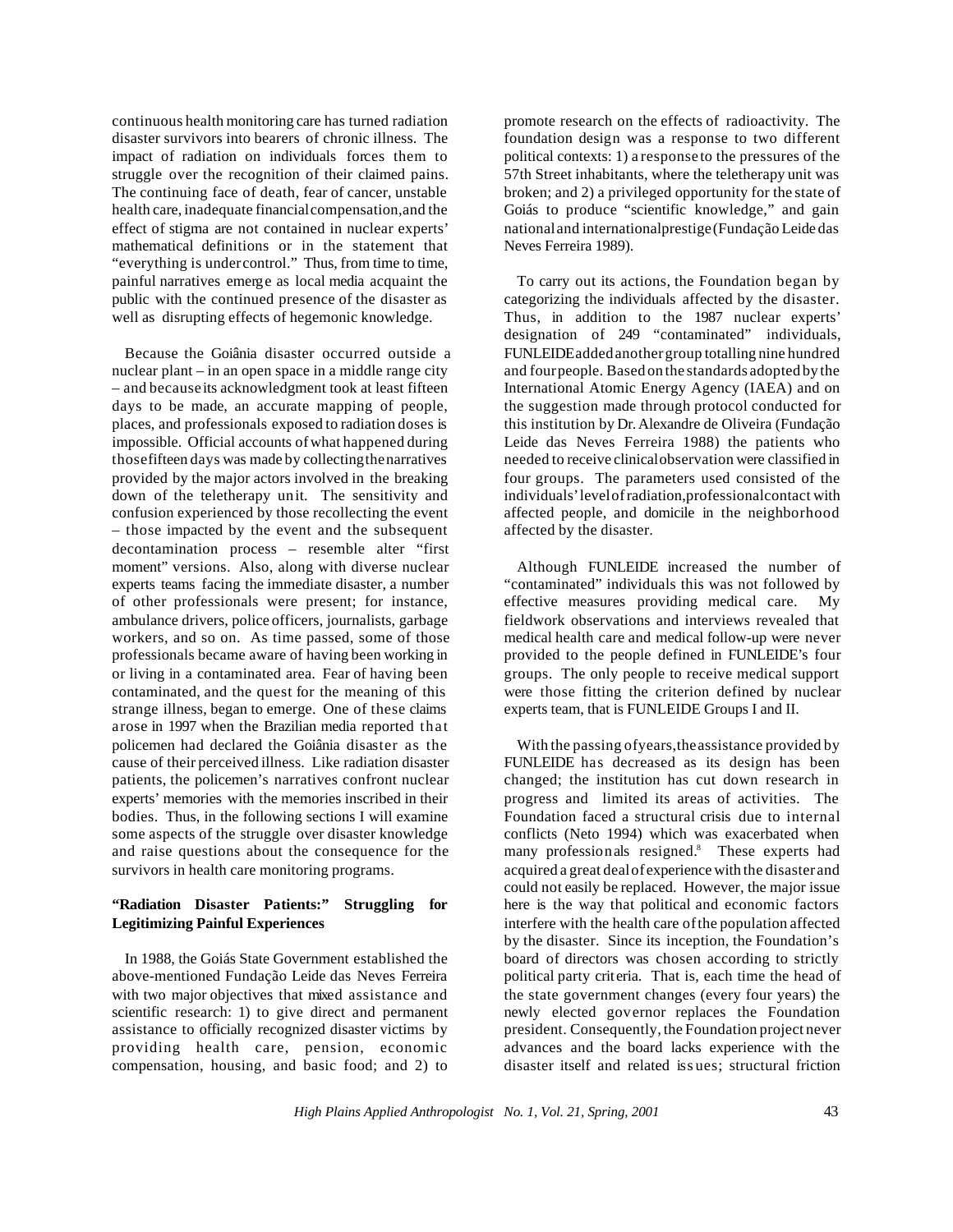between administration and health care professionals grows; the Foundation limits its activities to the minimumofgiving health care to a restricted number of individuals.

Governmental control over the Foundation board of directors intensifies an already difficult relationship between biomedical professionals and patients. According to some individuals I interviewed, FUNLEIDE's physicians never tell victims their real health condition because, as Goiás state government employees, they are under censure. Their official statements conform to local government definitions of disaster closure; the radiation is controlled and official victims – patients – are said to be doing well. This results in a double problem. On one hand, from the patients' perspective they cannot rely on most Foundation physicians, and their claims of illness are perceived as imaginary. On the other hand, according to an institutional biomedical viewpoint, patients' claims are not radiation-related.

The victim's perception that professionals are incapable and unreliable is reflected in the narratives I collected, as in R.B.G.'s account:

Because you know, we receive health care from people.... Personnel that... they are, you know? Government employees. So, who will be against Government opinion? They can lose their jobs, be fired. So, at the Foundation, all those inthere are manipulated by government.... I am quite sure that there is a ... a cesium victim there, who got a cancer at the stomach. But the physicians said that it is not. That this person has gastritis. God saves! Poor guy! It is horrible what he has been through. He weeps all the time. He already went through a great number of surgeries. He stays at this Samaritano Hospital. And... now, when, someone came to a doctor and asked, he will say that everything is fine. So, everyone... we... I... I mean, all the victims think the same way: physicians there, at the Foundation, they are manipulated. We think if we go to another doctor, and ask to have other physical exams, we will feel more confident. Many times we look for different doctors, from outside the Foundation. Most of the victims do this.

We don't trust the doctors over there. Most of the time we go there feeling miserable. Within greatpain and then they say, "No.What you are felling is psychological!"

So, They tell us that our pain comes from our minds, "Your distress is psychological. What you claim, it is not happening for real!"

At the beginning we believed in those doctors more than now. But not now. The only one we trust today is that Doctor P.

You know, after the disaster our strength dropped. Ah! I am much more weak. Everything I do, I feel tired. I now I am getting older, and this makes a difference, but before the disasterI used to work all day without being tired. Nowadays,everybody that was involved in the disaster feels the same way. Tired all the time. And we constantly catch cold. But when we claimthat we have loststrength,Foundation doctors say that this is a psychological problem.

Do you know what happens to my daughter? She started to feel very badly in her leg. She was in pain and her leg started to swell. I took herto the Foundation doctor, the one who is the head of physicians team, and he said that it was nothing,what I needed to do was to massage it and he gave me an massage ointment. So, I followed his orientation. And each time I touched my daughter's leg, she started to cry. And she cried all night. I couldn't sleep with her weeping. I returned to the Foundation and they kept saying that it would get better. That I needed to be patient. After a month, I decided to visit a doctoroutsidetheFoundation. I didn't have money to take a bus, so I walked to the Foundation building with my daughter and asked them to take me to a hospital. I had to argue with the President, "You have to call a hospital. Doesn't matter which one. Because today, I will take my daughter to have a different exams. I will not leave here until you put me inside a hospital."

They tookme to this São Marcos Hospital. Over there, after clinical examination, the doctorsaid, "Your daughter almost lost her leg. Howcould you wait for so long? She has a big infection."

She stayed almost fifteen days at the hospital. And I ask you, "Is herdistress coming from my mind? Is this a psychological distress?" (R.B.G. Interview from February, 1997)

From the physician's perspective, official victims are predisposed to exaggerate their ailments, and their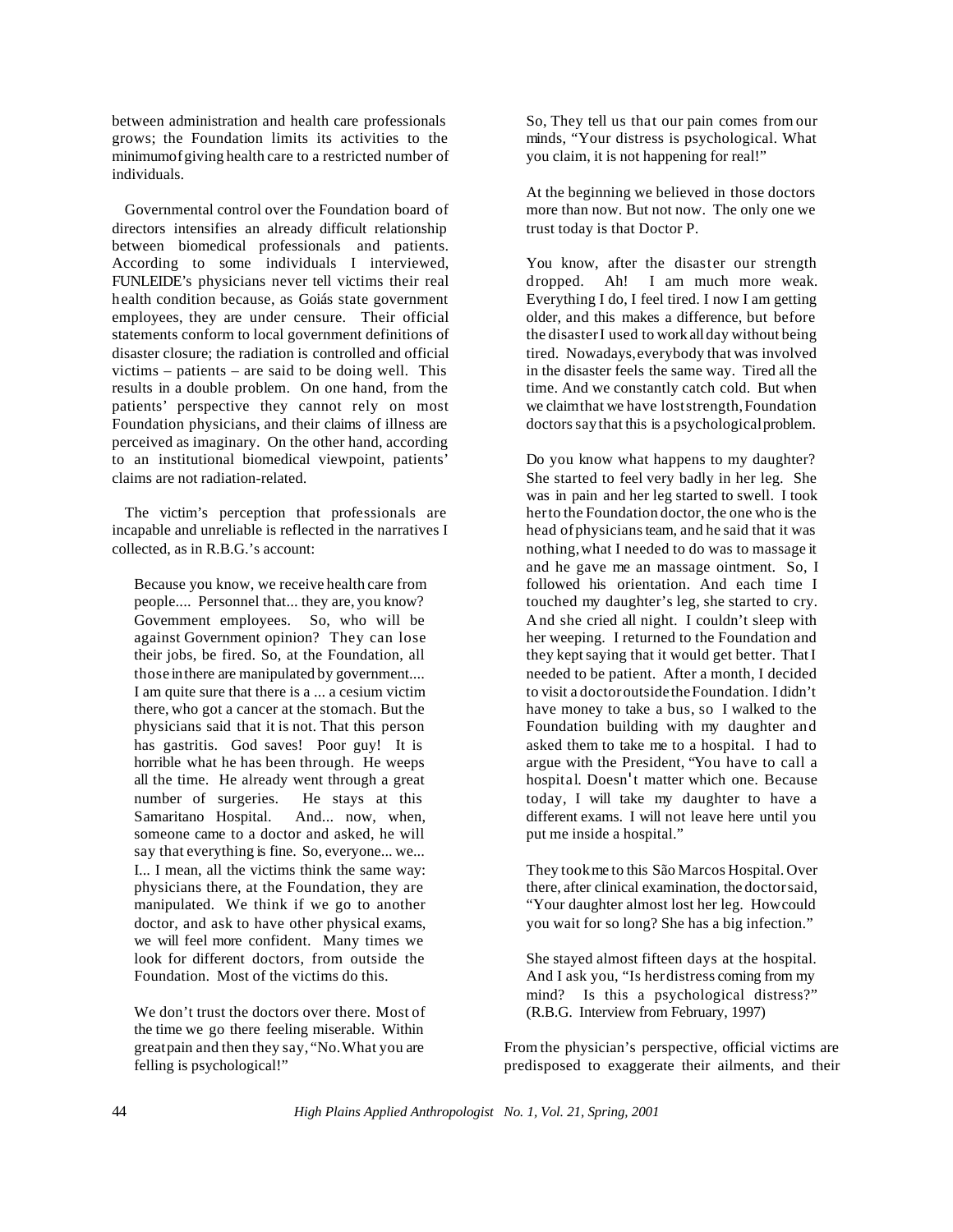illnesses are not organically related to radiation exposure:

The children under my care have the same kind of pathology as the generalpopulation,do you understand? They caught flu, had tonsil, pneumonia, they fall and broke their arms, have skin diseases, and even have been born with genetic deficiencies....Because you knowthat 3 percent to 5 percent of the general population will be born with some type of genetic deficiency. And this is not related to radiation. I mean 4 percent, 5 percent of the entire population. Among the children at the health monitoring program, I do have two, three children born with genetic deficiency, do you understand?

Most of the children belonging to the victim population, if you take a look at their medical records, they have an exaggerated number of doctors office visits. The reason is not because they are sickbut because it is too easy forthem to come visit me. If a child has a temperature at night, the next morning the parents are here at the Foundation. This height level of medical visit could be perceived that is their parents' understanding as they have low strength. I mean, the perception is: they are constantly seeing the doctor because they have low strength. In fact, that is not true. The excessive number of visits is due to the free and easy access they have to the doctor.

It is the same for the anemia issue. When I returned from Japan, everybody here was talking about the victims having anemia. So, I decided to do a research and I defined a group control. I found in the general population the same level of anemia as I observed in the victims' population. I mean, this is a low income population, and for that reason they have anemia. This is not radiation related, do you understand? At that time, there was a victim – she gave me a hard work. She had a profound anemia. But, we discovered later on, that her illness was inherited from her father. It was not for having being exposed to the radiation. Even the NGOs got involved in this question.

Most of the children in this group don't want to pursue their studies. They go to school and make a mess. They have headaches, don't learn

to read.... If you ask for an organic test, you won't find any genetic problem. Now, they live in a disturbed world, and usually they live with troubled families which spend all day talking about distress. Do you think that they go to school to study? It is difficult. So, that is the cause of their problem. If they have difficulty to learning it is not becauseofthe radiation acting on their brain.

So, the radiation patients feel sick, and I don't have the arguments to prove to them that they are not (Physician J.F. Interviews fromFebruary and June, 1996).

The Foundation goal of providing special health care service to individuals with singular needs has been changing. In fact, based on narratives I collected and observationsI made, I perceived that public biomedical discourse delegitimizes patients claims of radiationrelated distress.<sup>10</sup> To counteract the continual delegitimization oftheir suffering, Foundation patients make use of the media to present their claims. In such cases,officialdisastermemory sustained by biomedical knowledge is confronted by the survivors public demonstration of their suffering. Survivors bodily memory, through their very presence and experience, disrupt official cognitive disaster representation that "everything is under control."

# **"Cesium Policemen:" Struggling for Inclusion in the Disaster Impacted Population**

In early 1997, ten years afterthe radiological disaster involving the Cesium-137 capsule in Goiânia, the local media published several stories of policemen who claimed that their unexplainable illnesses had a common cause – contact with radiation. The symptoms varied: brain tumor, tumor in the forearm, brain lesions, deformed children,body discolorations, psychological instability, deep emotional states, intense perspiration on the left side ofthe body, and sexual impotence. The narratives direct one's attention to a shared common work experience: namely, duty as guards at the Radioactive Waste Depository in thetown ofAbadia de Goiás<sup>11</sup> and/or guards in areas which had been defined by the CNEN as the foci of radiation.<sup>12</sup> Work performed at the disaster identified these people as a particular group within the military ranks. The media came to identify them as the "cesium policemen." Their accusations made through the media and the desperationofisolatedindividuals providedtheimpetus for an organized movement involving the Associação de Cabos e Soldados da Polícia Militar do Estado de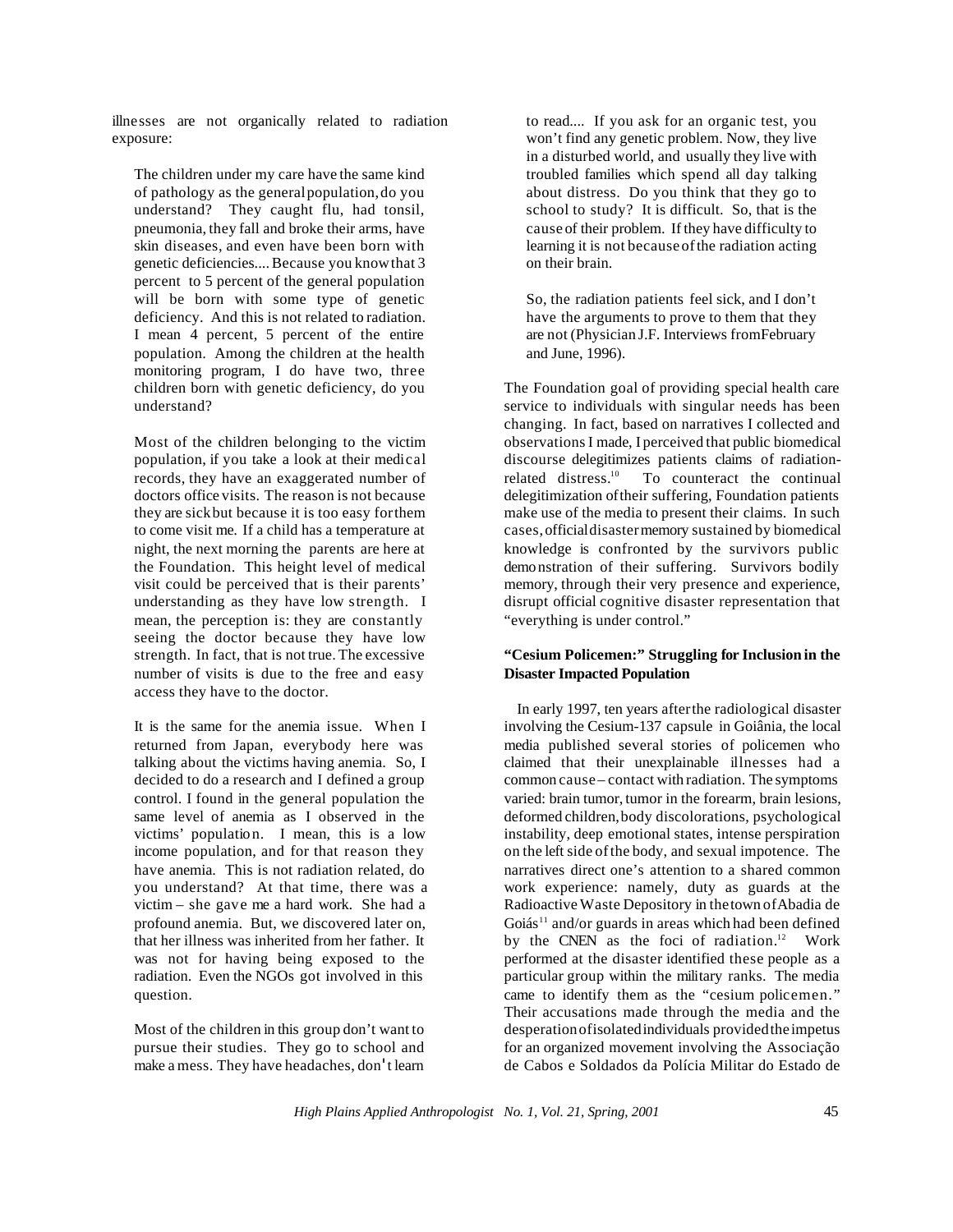Goiás (ACS [Corporals and Enlisted Personnel Association of the State of Goiás Military Police])<sup>13</sup> who were joined by a group from the Brazilian House of Representatives. In April, 1997, there were 128 names of "cesium policemen" on a list provided by ACS.

In the construction of the causal nexus which the MPs claim as a result of their work, their illnesses and radiation,one concept reoccurs in their accounts;they were contaminated, in the sense of becoming sick, because they were not trained or equipped properly to perform their duties in areas containing radioactive elements which were harmful to their health. In the confrontation with this unknown,odorless,threatening enemy called radioactivity, the certainty that special precautions and equipment were necessary became more apparent as time passed and as the policemen interacted with the nuclear experts. The "cesium police" now have a perception of two different bodies and different body techniques<sup>14</sup> utilized in combat against the same enemy – the radioactivity – that provokes anguish, anxiety, and assertion of unprotection, contamination, and illness.

The feelings of fear and panic from their perception of having worked in a risky radioactive site without adequate protection has transformed them, causing nightmares and nightly insomnia for many "cesium policemen." The premonitions of an uncertain future has invaded the lives of these professionals and their families. Frustrated and anguished, they have not foundanyanswersto the numerousquestionsaboutthe deterioration of their bodies over the years. Some "cesium policemen" told me of their various attempts at suicide. Their sense of experiencing risk in the course of professional activity has been accompanied by a feeling of being cheated by their superiors and by the nuclear experts. On the one hand, they obeyed orders from their commanders whom they trusted. They were obliged by the regulations of military discipline to execute tasks that they feared. On the other hand, the nuclear experts failed to inform these non-nuclear workers facing the radiation about radiological safety. In this sense, their feeling of being cheated<sup>15</sup> or hoodwinked turns to mistrust in the face of actions undertaken by the governmental institution CNEN and by the Military Police Command (Comando da Polícia Militar), which is in a subordinate position to the Governor of the State of Goiás.

As time passed, the "cesium policemen" began to be affected by these illnesses described as "strange." When in pain, they were faced with poor and often long-delayed medical treatment. In addition, the testimonies I collected point to discrimination faced againstpolicemen who reported that they worked in the radioactive areas or worked in the Radioactive Waste Depository. Also, their illnesses did not receive the necessary attention in terms of investigation and research by the medical team at the Military Police Hospital (Hospital da Polícia Militar - HPM). Over time many from this group experienced more severe illnesses, and their salaries were insufficient to face these new physical conditions.<sup>16</sup>

This social drama acquired a public dimension in 1997. Representatives from FUNLEIDE (Leide das Neves Ferreira Foundation) and CNEN entered the controversy at the local level. On one hand, theCNEN representative affirmed during these public debates that police workers' illnesses were not caused by radiation because their activities were military in nature and not connected to those of nuclear professionals. In the mind of the CNEN representative, the military personnel worked within the limits of the acceptable radiation dosage applied to the public and their contamination, thus, was implausible and they could not have been contaminated or exposed as a consequence of occupational activity. On the other hand,however, the president of FUNLEIDE stated that he could not provide services to these policemen because their specified patients' population is restricted to the officially classified "victims of the disaster:"<sup>17</sup>the "radioacidentados" (contaminated patients).

The CNEN was worried about the repercussion of accusations and declarations regarding the police case, especially in the months preceding the inauguration of the Regional Center of Nuclear Sciences (Centro Regional de Ciências Nucleares),<sup>18</sup> which houses the Permanent Radioactive Waste Depository (Depósito Definitivo de Rejeitos Radioativos). Thus, CNEN representatives participated in public debates by attempting to disprove any causalrelationship between the MPs claimed illnesses and the radiation.

From the CNEN viewpoint, these reports concerning illnesses from radiation needed to be contained, for such news could jeopardize the so-called Goiânia Project.<sup>19</sup> This project involves a CNEN plan which aims to secure public acceptance of the Permanent Radioactive Waste Depository in the town of Abadia, Goiás. From this perspective, a commission of five physicians<sup>20</sup> was organized. The character of physicians<sup>20</sup> was organized. independence of these doctors was highlighted by the CNEN representative during a special session of the Legislative Assembly of the State of Goiás.<sup>21</sup>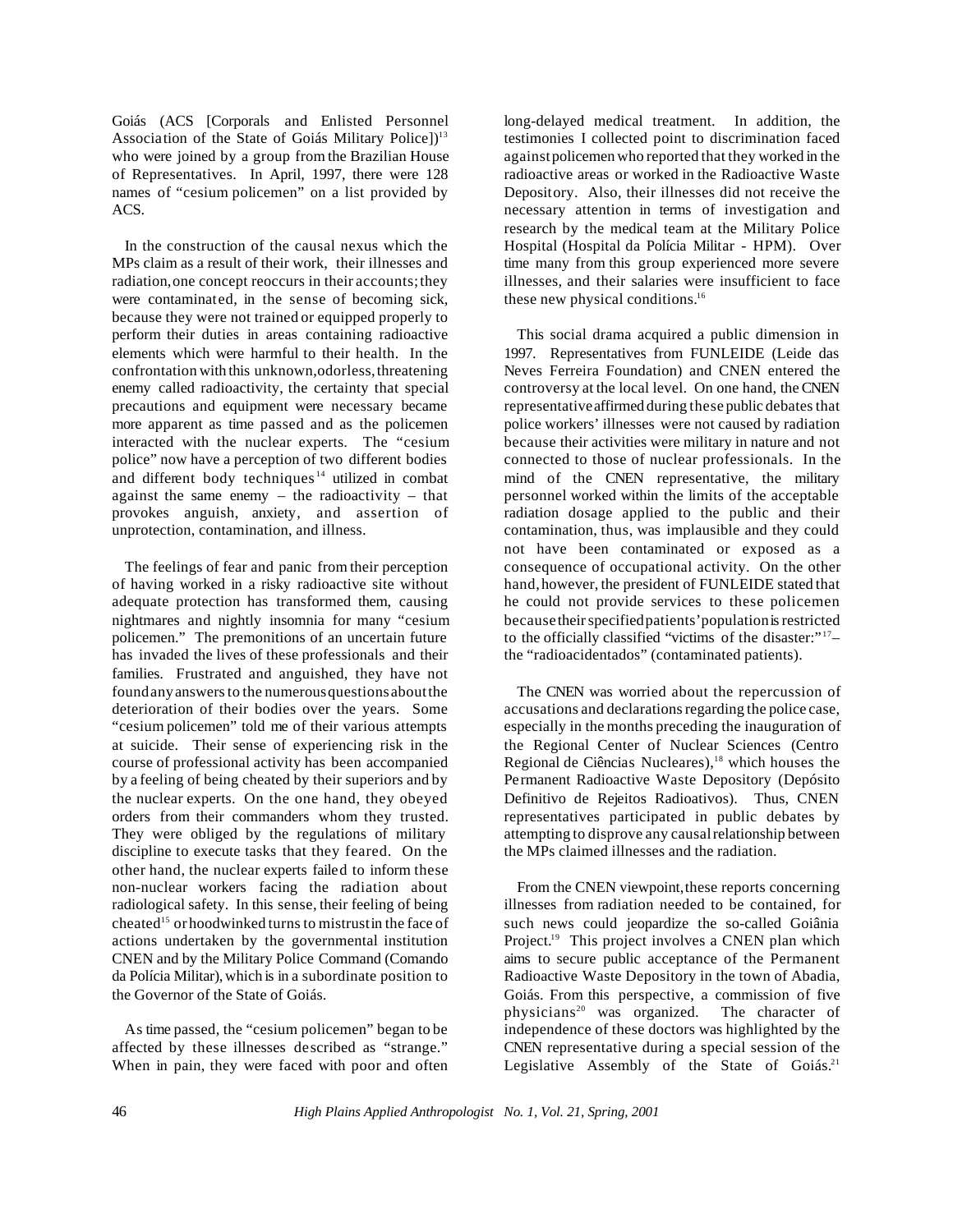Nevertheless, as members of the disaster experts team they are allied with the State and perform the political role of assuring the physical and symbolic control of the disaster. Three of these doctors were from CNEN at the time ofthe disasterand two are employees of the Leide das Neves Ferreira Foundation, thus working for the State of Goiás Government.

This commission administered medical exams to 114 MPs during two days under very tense circumstances. The commissioned team of specialists worked during April 28 and 29, and on May 1, 1997, they signed a "Preliminary Notice" ("Nota Preliminar") which was released to the press but the documentation was never officially directed to the ACS. A definitive report has been promised for delivery to CNEN president, José Mauro Esteves,and to the General Commandant of the Military Police in Goiás, Colonel Henrique de Sousa Lima. In the preliminary notice, the specialists claimed that:

In light of detailed patient reports and careful clinicalexams,thedesignated specialists did not detect in any of those examined:

- past complaints conforming to severe radiation diseases caused by the Goiânia Radiological Accident of 1987;
- past complaints ormanifestations conforming to localized radiolesions caused by the Goiânia Radiological Accident of 1987;
- current manifestations that could be attributed to late effects of cesium -137 exposure (Valverde, N.J. de L., et. al. Nota Preliminar [Preliminary Notice] May 1, 1997a).

The manager of CNEN in Goiás, Paulo Nei Rabelo, statedthat among the illnesses reported by the doctors, the most usual were migraines, arterial hypertension, muscular strain, and backaches, which were caused by the MPs' extended time on their feet. As he stated, "These are common occupational diseases, some are characteristics of military activity itself." Once again, the policemen working in a contaminated area during an emergency were not perceived from the nuclear experts point ofviewas being in riskbecause they were in charge of their "ordinary assignments" and are thus not associated with radiation.

The final evaluation of the experts' team to be presented in an official report and directed to the pertinent authorities did not happen quickly as

promised. Towards the end of June, 1997, almost two months afterthe releaseofthe preliminary notice by the medical commission, the official report, according to the press,had not yet been delivered to the president of the CNEN.<sup>22</sup> Tired of waiting for the release of the officialreport the policemen returned to the issue ofthe work/radiation/illness connection and brought their complaint to the Social and Family Security Commission<sup>23</sup> (Comissão de Seguridade Social e Família) of the House of Representatives in Brasília. During the "Public Hearing"<sup>24</sup> the discourse of the nuclear experts overshadowed the experiences and perceptions presented by the "cesium policemen." On that occasion, the conclusions of the experts' Final Report were thus communicated<sup>25</sup> to the parliamentary members, the ACS, and the cesium MPs:

...the accusations made about certain manifestations are not associated with any sort of exposure to ionized radiation. ...*the diagnostic complaints, observed in policemen are infactrelated to healthproblems although they are not connected to radiation exposure* [emphasis in original]. As a medical doctor, I recommend that the authorities in charge grant the policemen in question and all of the military men of the organization along with their families coverage plans of education and health in a multi-professional perspective. These would include courses on primary and secondary prevention of conditionsofrisksuch as arterial hypertension, diabetes, dislipidemia, tobacco addiction, alcoholism, mental dysfunction, stress, etc. In a similar manner, any such conditions discovered should be given immediate medical assistance as a direct priority so that the physicaland mental recuperation of these individuals, who played an extremely relevant role for the security and well-being of the society, can be achieved.

The competent discourse of the nuclear specialists, based on their expertise and experiences with the Goiânia disaster,andwhosecompetencywas constantly stressed throughout the testimonies in the Special Session, dismissed the soldiers' claim of distress and weakened any kind of authority the policemen may have had with respect to their own illness. The body as a signifierofdoubt andthus an expression ofresistance was reinscribed into the disciplinary and hierarchical system. The nuclear experts' knowledge was reaffirmed as unquestionable and the "cesium policemen's" drama was contained.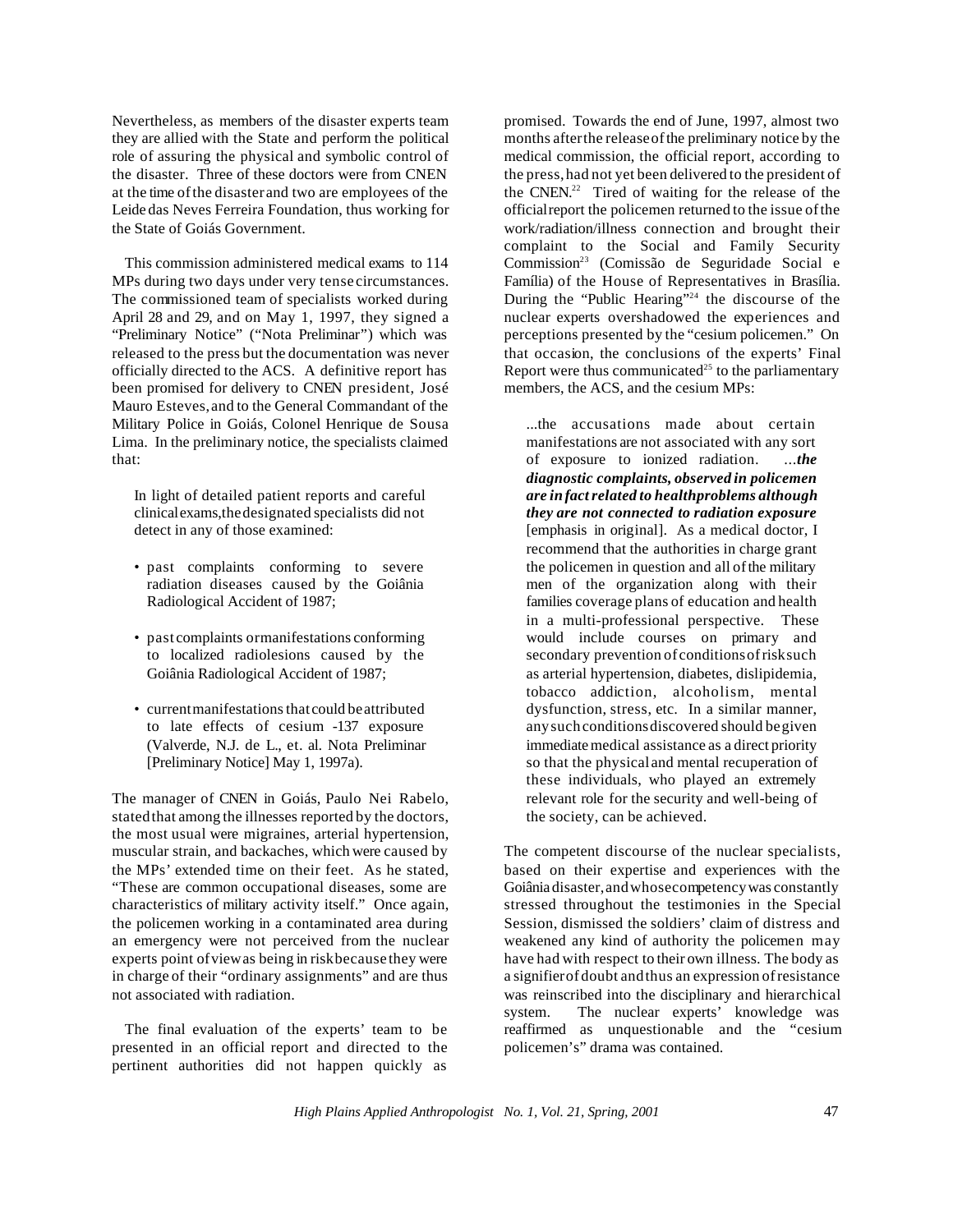#### **Concluding Remarks**

Socialsciences work on chronic pain as is the case of those impacted by the radiation disaster, and have "repeatedly documented that pain patients feel biomedical practitioners routinely delegitimize the experience oftheirillness,pressing themto believe that it is not realor, at least, not as serious as they fear it to be (Hilbert 1984). Their subjective reports of distress are challenged, and dis confirmed. They feel violated by practitioners, betrayed by biomedicine" (Kleinman 1992: 170). Along with those considerations, I argue that, in the radiation disastercase, an understanding of biomedical and nuclear experts deligitimization of individuals' suffering requires an examination of the complex power dynamics of memory production.

As in any other technological disaster, a radiation disaster requires consideration of compensation, culpability, and long-term health care monitoring programs. These measures entail controversy because of the inevitable money allocation and political decisions involved. Control over a disaster memory involving radiation/nuclear material is complicated by the Cold War heritage of secrecy and also by the physicalproperties ofthe radiation with impacts lasting until the survivors' third generation. In fact, those affected by the disaster can transfer to their future family members the memory of the disaster as an inscription within an individual's cell. Governmental and nuclear expertise and control over a radiation disaster's effects are mingled with military strategy, censorship, nationalism, and ideology of progress. Thus, in the Goiânia case, the government emphasized production of knowledge over the decontamination process and the success of a victimhealth care program in order to veil two major questions: 1) what are structural reasons that favor this kind of disaster in Brazil, and 2) what changed in Brazilian nuclear politics regarding radiation material management and radioactive waste repository after the Goiânia disaster?

While control over the spread of radiation, its assessment, and its decontamination are imperative during the emergency phaseof a disaster, they are not the only sources ofnecessary knowledge or action. At a disaster's aftermath, survivors carry inside their bodies a myriad of remembrances not captured by metric measurements nor by recollections undertaken at moments of crisis, as the Goiânia radiation patients and "cesium policemen" revealed. Consequently, a radiological disaster does not close when the nuclear expert team and the government declare it under control. Survivors' bodily memories tangle with

official disaster memory, generating instability where it was supposed to have certainty. Uncertainty over radiation's known effects, stigma, fear, lack of job, the instability of Brazil's currency, pension variability, precariousness of governmental services, medicine shortages,uncertainty about dose exposure assessment, and delegitimization of distress are among experiences and feelings that survivors encounterin their everyday life. Thus, while official memory addresses the arena of public politics, it simultaneously resonates for the victims with silences and with the subjugation of individual's bodily memories.

In sum, I argue that in the context of the radiation disaster the unveiling of subjugated knowledges through an examining of the struggle over memory production is important for an agenda that advocates human rights and the monitoring of health care. Corroborated by work done with other radiation impacted populations, such as the Marshall Islanders affected by U.S. nuclear weapons testing (Barker 1997); Russian communities exposed to radiation from Mayak nuclear weapons facilities (Garb 1997); and exposure from Hiroshima bombings (Lifton 1991[1968]; Yoneyama 1993). I believe ethnographic data as well as the long-term recollection of survivors' narratives and experiences can illuminate the social suffering that has important health implications for those surviving the disaster.

## **Notes**

1. I am grateful to Wenner-Gren Foundation for Anthropological Research (Grant No. 5969) for funding my dissertation fieldwork project whose data support the present work. Some of the material contained in this paper has been partially published in Biomedical Discourses and Health Care Experiences 1997; "Soldado e Superior ao Tempo:" Da Ordem Militar a Experiencia do Corpo como Locus de Resistencia" 1998a; Politica da Memoria: Recompondo as Lembrancas no Caso do Desastre Radiologico de Goiania 1998b. I would like to thank the disaster impacted population as well as workers from the Goiania Radiological Disaster Institution who shared with me their remembrances, archives, and everyday experiences; Shirley Lindenbaum, my dissertation advisor for comments, English revision, and continual intellectual support; Marco Antonio Lazarin and William Fisher for remarks on earlier drafts of this article; and Gale Goodwin Gomez for providing reference copies.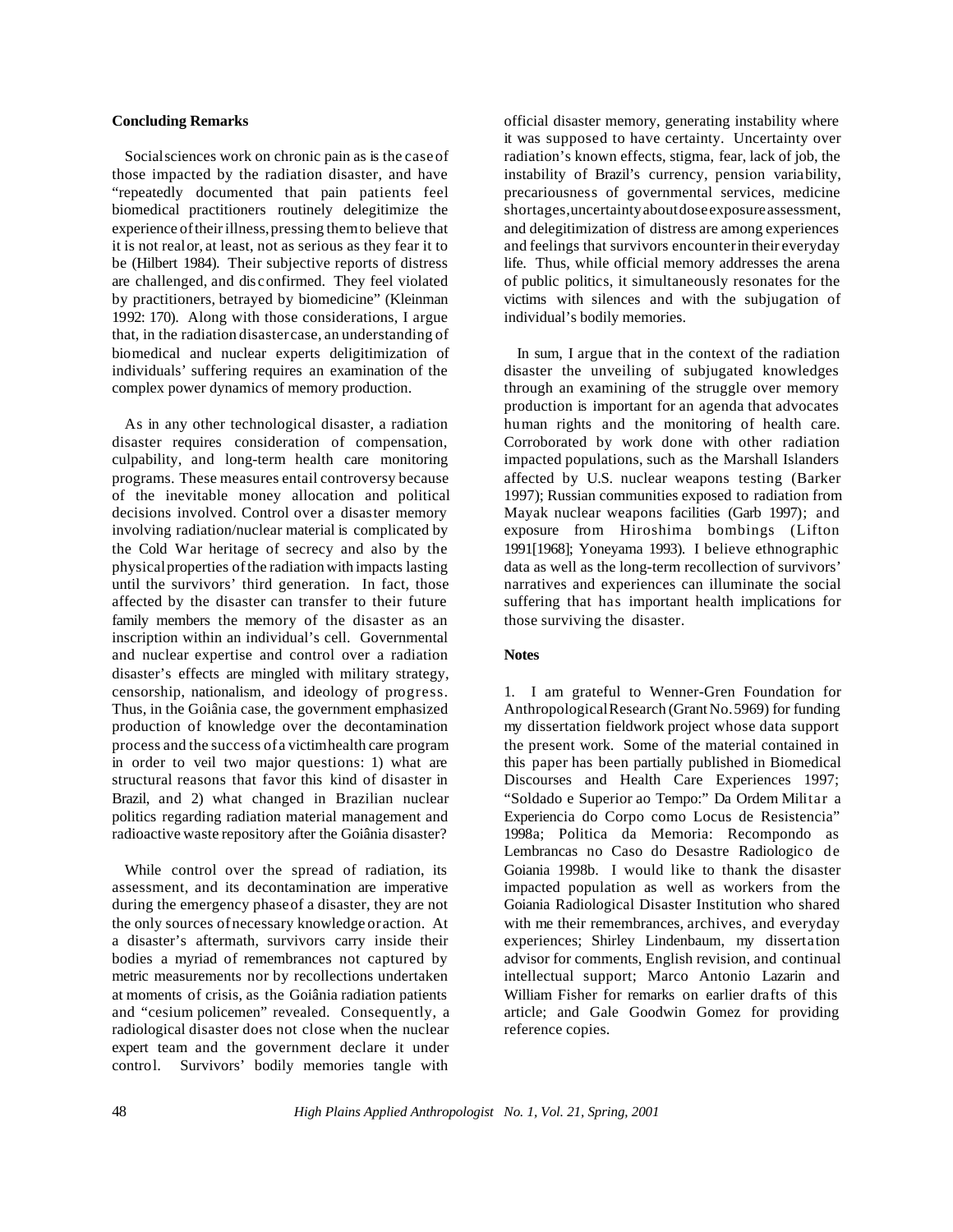2. Correspondence may be addressed to the author at the Museu Antropologico, Universidade Federal de Goias – Caixa Postal 131. Praca Universitaria No. 1166 – Setor Universitario. Goiania/Goias, Brazil. CEP: 74 605 010. t.dasilva@persogo.com.br

3. The city of Goiania has a population of about one million people. It was a planned city built during the 1930s to be the regional capital. The local economy is based on cereal and cattle.

4. Izumino's work on the Goiania disaster uses this term in order to designate the professional sectors which played special roles in the situation: the Comissao Nacional de Energia Nuclear (CNEN), the nuclear experts, and the media.

5. Contrary to the current use of Cesium-137 vitrified formthat inhibits dispersion (IAEA 1988a: 88) this was an obsolete teletherapy unit that contained Cesium chloride which is highly soluble.

6. The high temperature dried out the wet ground and the high winds caused the resuspection and dispersion of the Cesium which was deposited on the rooftops of houses.

7. 700 workers participated in response to the disaster, including professionals from CNEN, personnel from the Brazilian army, NUCLEBRAS, FURNAS, the State of Goias, and from private companies (IAEA Bulletin 4, 1988: 10). In October, the Brazilian Government asked the International Atomic Energy Agency (IAEA) in Vienna for help.

8. Fundacao Leide das Neves Ferreira was created by Goias State Law 10.339 of December 9, 1987. The law affords assistance to the population officially considered affected by the disaster.

9. For instance, there were up to nine psychologists at the beginning of the Foundation's activities, and only one in early 1996.

10. In early 1990, this physician spent eleven months in Japan studying Hiroshima bomb effects on children whose parents had been exposed to radiation.

11. Garb's examination of Chelyabinsk (Russia) communities exposed to radiation from nuclear weapons facilities: "Another official at the same meeting,a physician,claimed that he had gone door-todoor in communities like Muslyumovo where people were convinced that all their ailments were due to

radiation,and that he concludedthattheirillnesses were caused by their low standard of living, not radiation" (Garb 1997: 320).

12. Located 20 kilometers from Goiania on BR-060 highway.

13. The CNEN classified eight foci as the principal contamination sites. In addition to these, they identified "residual contamination points in 42 residences" situated in various cities including: Goiania,Aparecida de Goiania,Anapolis,and Inhumas. One hundred kilograms of contaminated lead, derived from the so-called Junkyard III (one of the eight contamination foci) was found in the City ofGoias,the old capital of Goias State (CNEN 1987).

14. The Associacao de Cabos e Soldados da Policia Militar e Bombeiro Militar do Estado de Goias was founded on February 28, 1991.

15. J'entends par ce mot (techniques du corps) les facons dont les hommes, societe par societe, d'une facon traditionnelle, savent se servir de leur corps" (Mauss 1983: 14).

16. This feeling has come through in the narratives and outbursts of crying during some of the interviews that I have conducted.

17. In order to have a notion of the average soldier's salary, let us take Soldier Carlos as an example. As a retired military man, he received the equivalent of \$300 U.S. dollars a month. He spent approximately \$38 monthly on medicine. His family consists of himself, his wife, and two children under ten years of age. The wife added to the domestic budget by working in the informal labor market selling Avon beauty supplies. Every fifteen days she earned \$28 dollars. Carlos' parents lived in a house built on the same lot as Carlos' family.

18. According to testimony of Soldier Carlos during the Special Session held at the Goiania House of Representatives on April 18, 1997, Soldier Gaspar Alves da Silva, one of the "cesium policemen," was prohibited from entering FUNLEIDE, where some years ago he worked as a guard,after he went there for treatment. This fact contradicts the objectives of FUNLEIDE, for this person is part of the group officially considered "victims of the disaster." It is important to remind the reader that da Silva is one of the few military personnel on the Official List.

*High Plains Applied Anthropologist No. 1, Vol. 21, Spring, 2001* 49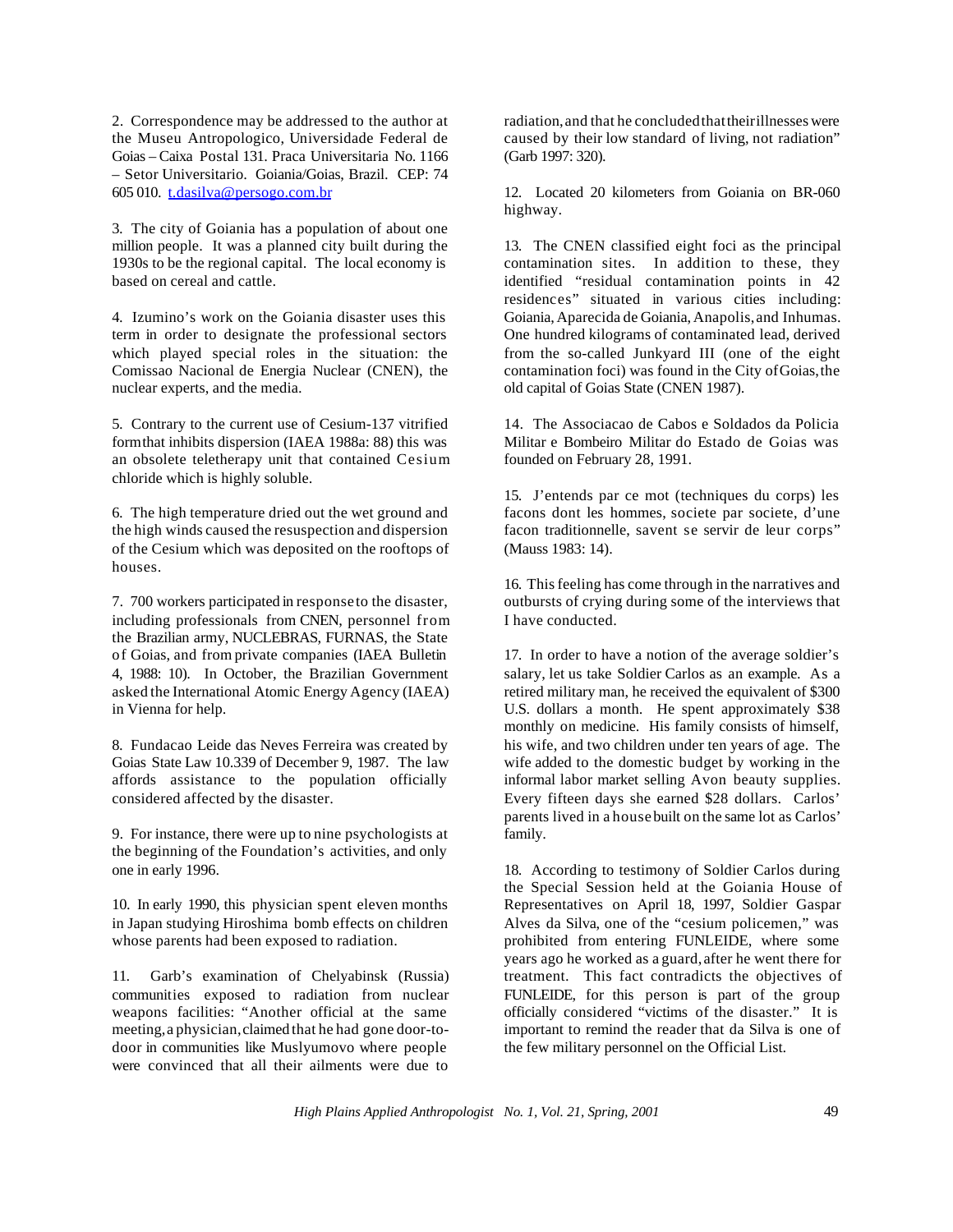19. The inauguration took place on June 5, 1997, the day internationally known as "Environmental Day."

20. For more information on the Goiania Project, see Tranjan and Rabelo 1997.

21. The commission consisted of doctors Nelson Jose de Lima Valverde (in 1997 he was at Furnas Centrais Eletricas and Reference Coordinator of Radiation Victims at the State University of Rio de Janeiro, in 1987 he was affiliated with FURNAS); Carlos Eduardo Brandao de Mellos (in 1997 he was affiliated with the Federal University of Rio de Janeiro and in 1987 he worked at the Instituto de Radioprotecao e Dosimetria); Rosana Farina (in 1997 she was affiliated with the National Cancer Institute, in 1987 she was a voluntary helperduring the emergency phase ofthe disaster, later being employed by CNEN); and Jose Ferreira Silva and Jose William de Oliveira, both FUNLEIDE doctors.

22. See minutes from Debate Forum entitled "Efeitos do Cesio-137 ao Meio Ambiente e a Pessoa Humana" (May 7, 1997). This session was requested by Deputy Nei Dias Percussor, Corporalin the Military Police and ex-president of the Corporals and Enlisted Personnel Association of the State of Goias Military Police and Firefighting Brigade.

23. On June 27, the newspaper O Popular announced that the report would be released in the following days but the results would only be known after the official delivery to the CNEN persident.

24. The "Public Hearing" was solicited by the Representatives of the Partido Comunista do Brazil: Jandira Feghali (State of Rio de Janeiro) and Aldo Arantes (State of Goias). summoned to appear and give testimony: Vasco Martins Cardoso (physician and Colonelofthe Military Police of Goias. He worked during the emergency phase ofthe disastermaking hematologicalevaluations of the victims); Alexandre Rodrigues de Oliveira (physician from Brazilian Nuclear Industries. He worked during the emergency phase ofthe disasterand made medical follow-ups of the contaminated patients from 1987-1997); Nelson Jose de Lima Valverde (physician from Furnas Centrais Electricas and the ReferenceCoordinatorofRadiation Patients forthe Rio de Janeiro State Univeristy. He worked during the emergency phase of the disaster and was part of the experts team invited by the CNEN to evaluate the policement.); Carlos Eduardo de Almeida (technician at the Cancer National Institute. He worked during the emergencyphaseofthe disaster); Alfredo TranjanFilho

(advisor to the president of the Brazilian National Nuclear Energy Commission. He worked during the emergency phase of the disaster and was the Coordinator of the Permanent Radioactive Waste Repository construction.); Carlos Santanna Lira and Jose Luiz Pires (sergeants in the Military Police of the State of Goias).

25. Public Hearing No. 0604/97 took place on August 21, 1997.

26. Dr. Valverde concluded his testimony with the reading of the final paragraph of the Official Report, which he insisted had been already sent to the MP Command of Goias via the Brazilian National Nuclear Energy Commission. Neither the Brasilia representatives nor the ACS were aware of this.

#### **References Cited**

Assembléia Legislativa do Estado de Goiás

- 1997 *Efeitos do Césio-137 ao Meio Ambiente e a Pessoa Humana*. Minutes from Debate Forum. May 7, 1997.
- Barker, H. M.
	- 1997 Fighting Back: Justice, the Marshall Islands, and Neglected Radiation Communities. In *Life and Death Matters: Human Rights and the Enviroment at the End ofthe Millennium*. B. R. Johnston, ed. Pp. 290-306. Walnut Creek: AltaMira Press.

CNEN - Comissão Nacional de Energia Nuclear

1987 Relatórios das Várias Frentes de Trabalho na Descontaminação no Acidente com o Césio 137 em Goiânia.

## Câmara dos Deputados

1997 *Redação Final da Audiência Pública Nº 0604/97.* Comissão de Seguridade Social e Família. Departamento de Taquigrafia, Revisão e Redação. Brasília-DF. August 21, 1997.

# Connerton, P.

Da Silva, T. C.

1997 Biomedical Discourses and Health Care Experiences. In *The Medical Anthropologies in Brazil*. A. Leibing, ed. Pp. 67-79. Curare 12.Berlim:VWB.

<sup>1996</sup> [1989] *How Societies Remember*. Cambridge: Cambridge University Press.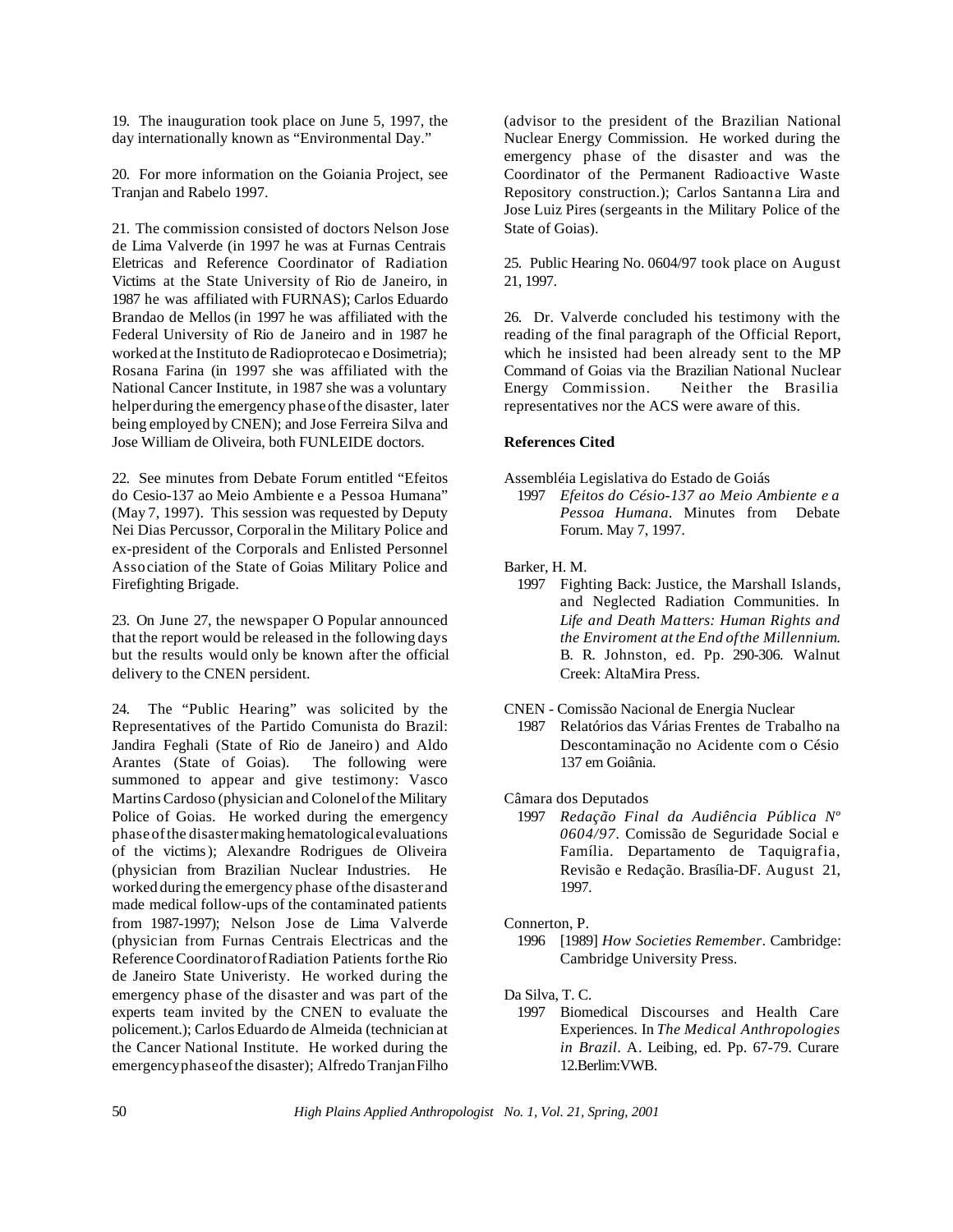- 1998a "Soldado é Superior ao Tempo": Da Ordem Militar à Experiência do Corpo como Locus de Resistência. *Horizontes Antropológicos. SpecialIssue:Corpo Saúde eDoença*.Ondina Fachel Leal, ed. Porto Alegre: PPGAS. 4 (9): 119-143.
- 1998b Política da Memória: Recompondo as Lembranças no Caso do Desastre Radiológico de Goiânia. In *Memória*. C. B de Freitas, ed. Pp. 117-138. Goiânia: Universidade Católica de Goiás.

#### Foucault, M.

1989 Film and Popular Memory. In *Foucault Live (Interviews, 1966-84)*.J.Johnston,trans.and S. Lotringer, ed. New York: Semiotex(e).

Fundação Leide das Neves Ferreira - FUNLEIDE

- 1988 *Report of Activities - Dossier*. Medical Nucleus. Goiânia: FUNLEIDE.
- 1989 *Information Bulletin*. Year 1. Nº 1.Goiânia: FUNLEIDE.
- 1990a *Histórico do Acidente Radioativo com o Césio*-137. Goiânia:FUNLEIDE.
- 1990b *Lições do Acidente com o Césio-137 em Goiânia*. Goiânia: FUNLEIDE.

### Garb, P.

1997 Complex Problems and No Clear Solutions: Radiation Victimization in Russia. In *Life and Death Matters: Human Rights and the Enviroment at the End of the Millennium*. B. R. Johnston, ed. Pp. 307-329. Walnut Creek: AltaMira Press.

## Halbwachs, M.

1976 [1925] *Les Cadres Sociaux de la Mémoire*. Paris: Mouton.

#### IAEA - International Atomic Energy Agency

- 1988a *The Radiological Accident in Goiânia*. Vienna: International Atomic Energy Agency.
- 1988b *Radiation Sources: Lessons from Goiânia*. IAEA Bulletin 30(4): 10-17.

#### Izumino, E.

1997 *"Acidentes" Tecnológicos e Modernização Reflexiva: O Caso do Acidente de Goiânia*. Unpublished MasterThesis.Universidade de São Paulo (USP) - Brazil.

## Kleinman, A.

1992 Pain and Resistance: The Delegitimation and Relegitimation of Local Worlds. In *Pain as Human Experience: An Anthropological Perspective*. Mary-Jo D. Good, P. E. Brodwin, B. Good and A. Kleinman, eds. Pp. 169-197. Berkely: University of California Press.

#### Kleinman, A., and J. Kleinman

1997 The Appeal of Experiences; The Dismay of Images: Cultural Appropriations of Suffering in Our Times. In *Social Suffering*. A. Kleinamn, V. Daas and M. Lock, eds. pp.1-23. Berkeley: University of California Press.

#### Lifton, R.J.

1991 [1968] *Death in Life: Survivors of Hiroshima*. Chapel Hill & London: The University of North Carolina Press.

# Lüdtke, A.

1993 "Coming to Terms with the Past": Illusions of Remembering, Ways of Forgetting Nazism in WestGermany.*Journal ofModern History* 65 September: 542-572.

#### Mauss, M.

1983 [1950] Les Techniques du Corps. In *Sociologie et Anthropologie*. Paris: Presses Universitaires de France. Essay originally published in 1936.

#### Neto, S.B. Da C.

1994 *Fatores do Processo de Tomada de Decisão da Equipe de Saúde numa Instituição de Tratamentoa IrradiadosporFonteIonizante*. Um Estudo de Caso. Unpublished Master Thesis. Fundação Universidade de Brasília (UNB). Brasília - Brazil.

#### O Populat

- 1997 Goiânia Para CNEN Males são Occupaciones. May 3.
- 1997 Goiânia Sai Logo o Laudo sobre os PM's, June 27.

# Oliveira, Alexandre Rodrigues de

1988 *Relatório Preliminar Sobre o Acidente Radiológico de Goiânia: Aspectos Médicos. Núcleos. Área de Saúde*. Divisão de Higiene das Radiações Ionizantes. May, unpublished manuscript.

*High Plains Applied Anthropologist No. 1, Vol. 21, Spring, 2001* 51